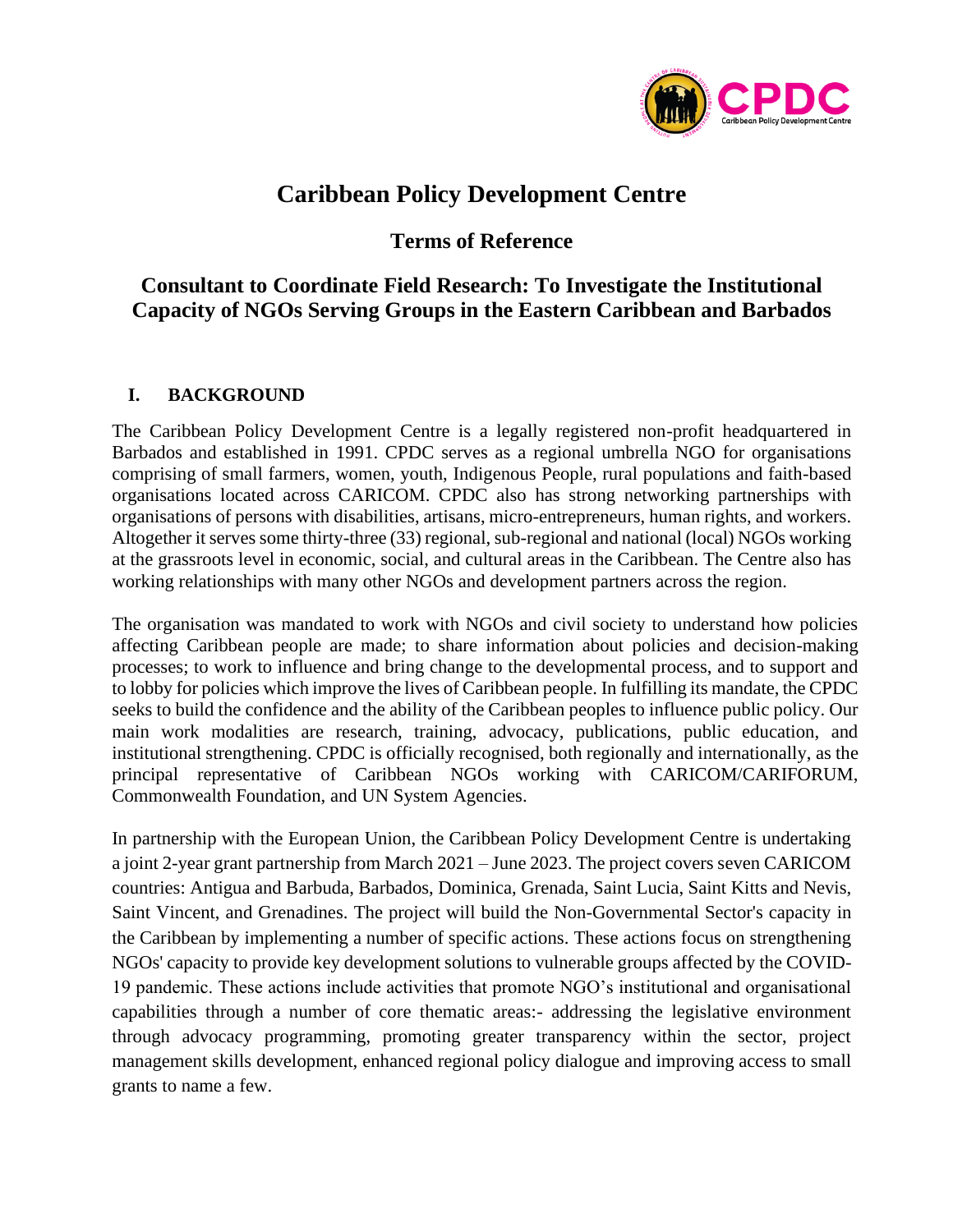

The project European Union/CPDC partnership comes against a background of "the multidimensional impact of the COVID-19 pandemic on marginalised social sectors, requiring development support, critical CSO interventions to achieve sustainable development. However, the meaningful participation of CARIFORUM civil society has been stymied by two main factors; the lack of capacity to effectively engage in the COVID-19 policy process and the lack of an institutionalised mechanism to facilitate dialogue between civil society and CARIFORUM governments. This action is therefore intended to implement activities to address these challenges.

### **II. PURPOSE AND OBJECTIVES**

The Consultant is expected to provide technical assistance to enhance CPDC's knowledge base by coordinating field research to assess the institutional capacity of NGOs post-COVID-19. The Consultant will serve as an external contractor functioning in the capacity of field research coordinator to ensure the administration of questionnaires and the collection of data for the development of an Institutional Capacity Assessment Report. The candidate should have significant relevant experience working with NGOs with considerable knowledge of field research.

#### **General Objectives**

To coordinate the field research and guide the collection of data for the development of an institutional capacity assessment of NGOs serving vulnerable groups in the Eastern Caribbean and Barbados.

#### **Specific Objectives**

- To coordinate research for an Institutional Assessment Report to;
	- a. Identify online software for the administration of questionnaires,
	- b. Identify a minimum of fifty NGOs across the Barbados and the Eastern Caribbean, to administer thirty questionnaires and facilitate five focus groups with thirty surveys.
- To gather data from NGOs regarding the impact of COVID-19 on operational capacity;
	- c. Provide data from interviews and focus groups on the institutional capacity of NGOs in Barbados and the Eastern Caribbean,
	- d. Provide data on the organisation's location, legal registration, mission, vision and values.
	- e. Identify the good governance mechanisms implemented by organisations,
	- f. Identify the organisational capacity and human resource capacity of the organisations,

| Initials 1: |  |
|-------------|--|
| Initials 2: |  |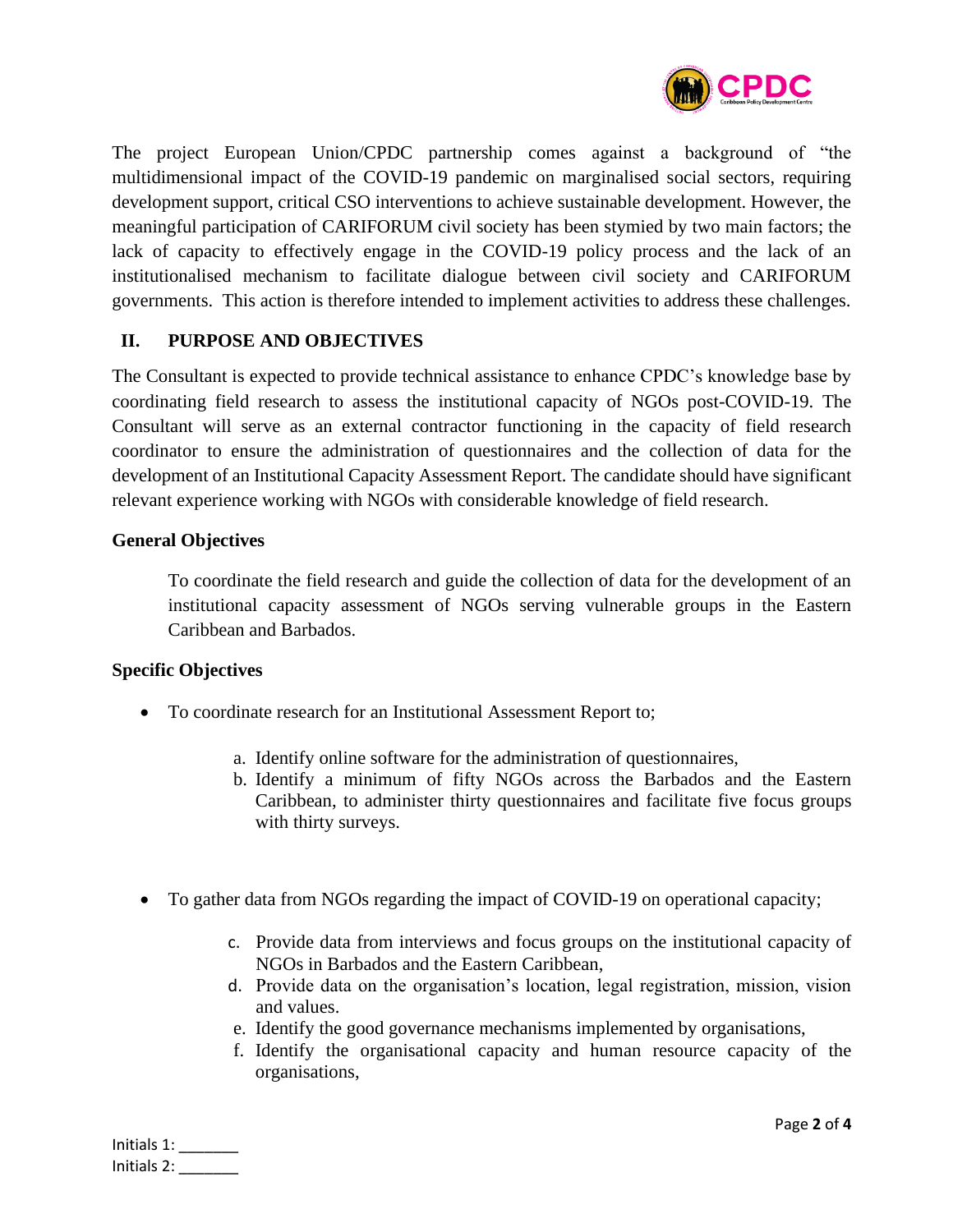

- g. Provide data on the project implementation and financial adminisation of organisations,
- h. Identify the impact of COVID-19 on NGOs in the Eastern Caribbean and Barbadis,

### **I. PROFILE/ CONSULTANCY REQUIREMENTS**

The Consultant/s is expected to have the following qualifications/specialised knowledge/experience required to complete the task:

*Qualification and Experience*

• A relevant Bachelor Degree in Gender and Development, Economics, Social Development, Political Science, Development Studies or a related field,

### *Other Experience and Knowledge Requirements*

- Minimum of five years progressively responsible professional work experience within the NGO sector or donor institutions and in field research,
- Proven experience undertaking participatory research processes
- Track record of working with vulnerable groups, preferably in the Caribbean
- Strong interpersonal skills and ability to perform tasks timely with a high level of accuracy
- Excellent written and spoken English Excellent knowledge in the use of computers and office software packages (MS Word, Excel, etc.).

### **II. DELIVERABLES**

The Consultant is expected to produce the data collected based on the below timelines:

- An inception report including the breakdown of the approach to the assignment within five days of contract signing,
- Complete a minimum of 30 questionnaires from NGOs in Barbados and the Eastern Caribbean by June 7th, 2021,
- Coordination of twenty surveys from five focus groups with NGOs in Barbados and the Eastern Caribbean by June 7th, 2021,
- Submit all data collected from questionnaires and focus groups by June  $10<sup>th</sup>$ , 2021,

#### **III. ADMINISTRATION**

The Consultant shall report to the CPDC Officer in Charge or his designate.

### **IV. INTELLECTUAL PROPERTY**

| Initials 1: |  |
|-------------|--|
| Initials 2: |  |